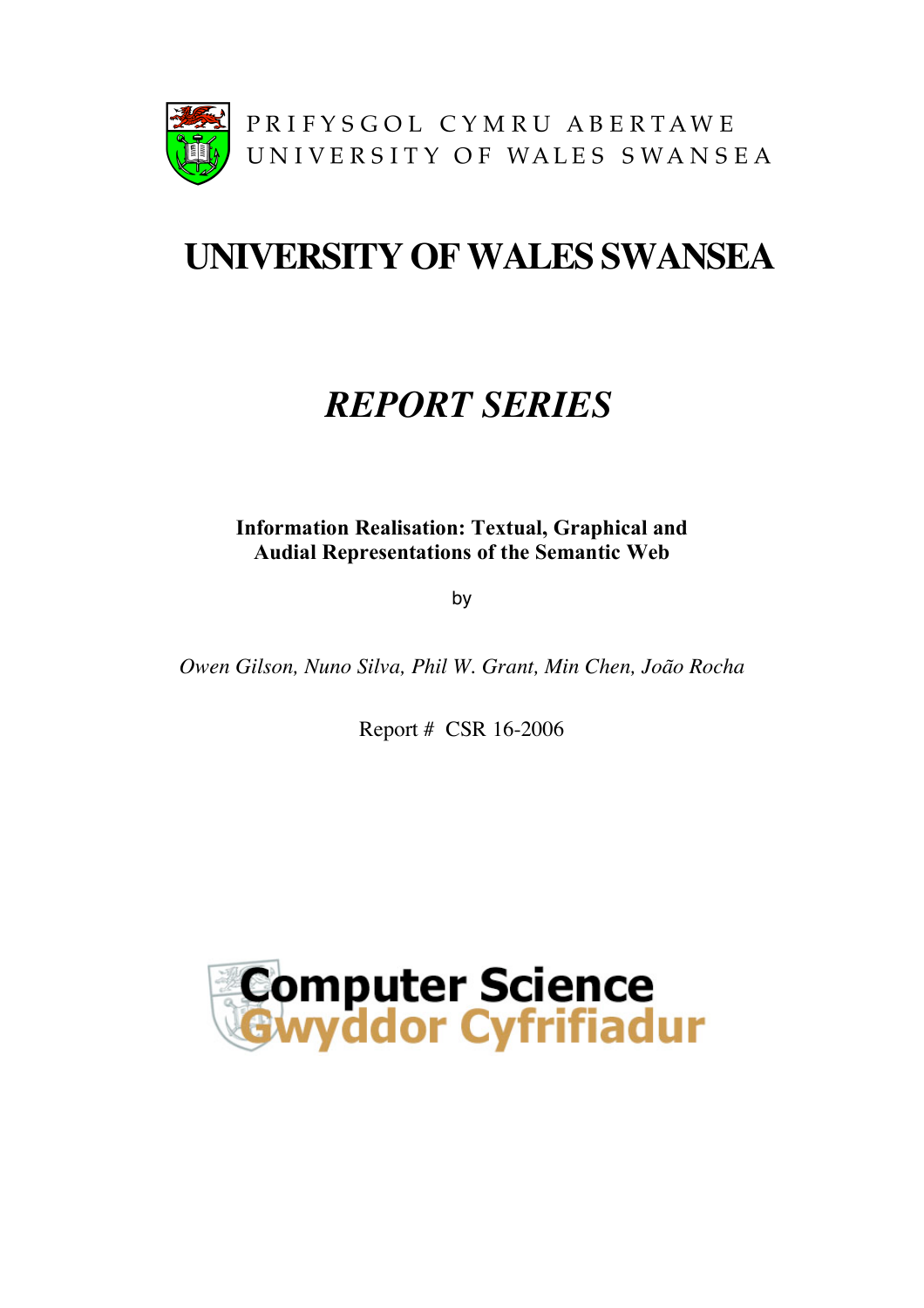### **Information Realisation: Textual, Graphical and Audial Representations of the Semantic Web**

Owen Gilson<sup>1</sup>, Nuno Silva<sup>2</sup>, Phil W. Grant<sup>1</sup>, Min Chen<sup>1</sup>, João Rocha<sup>2</sup> <sup>1</sup>(Department of Computer Science, University of Wales Swansea, UK {csowen, P.W.Grant, M.Chen}@swan.ac.uk)

<sup>2</sup>(ISEP Instituto Superior de Engenharia, Instituto Politécnico do Porto, Portugal {Nuno.Silva, Joao.Rocha}@dei.isep.ipp.pt)

**Abstract:** Information Realisation is the process of presenting data as Textual, Graphical or Audial information to a human user. In this paper, we discuss the importance of this concept with respect to the accessibility of Semantic Web data to a diverse target audience. We provide an ontological point of view, defining the expressive characteristics and application domain of representation formats, thus presenting a system which produces representations customised to the user environment and the nature of the source data. Our approach considers the semantics of the data, not just the structure, and aims to present the information in the most semantically appropriate manner for the given target environment. We provide examples of a simple data set being realised as popular target representation formats: textual (XHTML, RSS); graphical (SVG, X3D); and audial (SoundML, VoiceXML).

**Keywords:** visualisation, information realisation, accessibility, ontology, semantic web, XML **Categories:** H.3.1, H.3.2, H.3.3, H.3.5, H.5.1, H.5.2, H.5.4, H.5.5

#### **1 Introduction**

As we approach the vision of the Semantic Web [Berners-Lee and Fischetti, 1999], an increasing amount of data is being provided on the web in machine readable formats such as XML and RDF. This allows machines to reason about data thus providing additional services. However, in this process, we must not forget about the needs of human users. There is still the need for humans to be able to view this data as well as for machines to process it. Human users should be able to access data at every stage that a machine processes information on the Semantic Web. This provides users with an additional level of confidence about the validity of the machine processing task. This is especially important as a complement to the upper levels of the Semantic Web stack (i.e. trust and proof).

Information visualisation is focussed on the visual (i.e. using the eyes) aspect of humans accessing information sources. We believe that a more general approach should be taken which considers other formats which target different sensory organs. For example, blind or partially sighted people should be able to "see" data as an audio representation of data. Additionally, there is the need to have data realised in different formats depending on the environment and circumstance of the user: interactive or passive use; background or foreground activity. A user who is performing a task which requires most of their attention, such as driving a car, would not benefit from a detailed, interactive, graphical visualisation of a weather forecast. A passive summary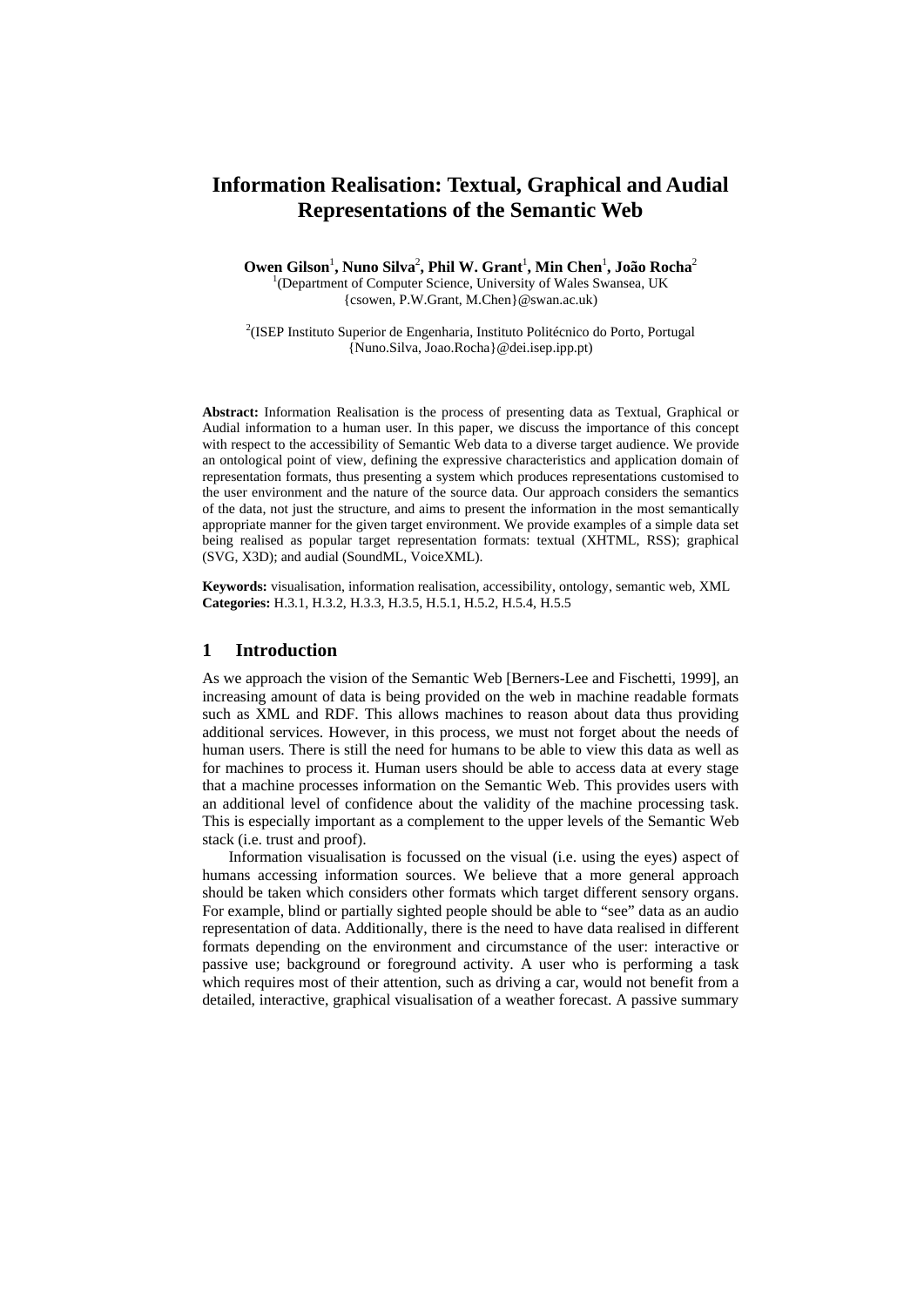which is presented audially would be more appropriate. A further example is a blind user who wishes to know statistics about a sports team's performance over a season. This could be presented as a summary audio stream.

This process considers multiple output types (textual, graphical and audial) as well as multiple audience environments. The environment consists of user factors, technological factors and data factors. We term this technique *Information Realisation* and believe that it is an important part of future work in the Semantic Web. This technique is similar to the framework outlined in [Jung and Sato, 2005]. We summarise Information Realisation in figure 1.



*Figure 1: A general model of Information Realisation.* 

In Section 2 we provide an overview of related work. In Section 3 we give a full description of the Information Realisation process. We then describe in Section 4 the three main ontologies used in the process and provide a worked example in Section 5. In Section 6 we give concluding remarks and our thoughts on future work.

#### **2 Related work**

Much related work can be derived from the information visualisation community. Most of this work is domain specific in that it concentrates on the data and user characteristics of a specific subject area. For example, medical visualisation is concerned with viewing large datasets of body tissue [Ackerman, 1994]. The datasets are high-resolution, but low in semantics. In volume graphics, each element of a 3D volume is represented as a voxel (a 3D pixel). The voxel usually has a single value such as a Hounsfield unit in CT scans, but this is the limit of the semantical information. However, there are millions of voxels in a typical data set which means that there is a great deal of data to manipulate and analyse. In contrast, Semantic Web data is usually lower in volume, but higher in semantics. We thus need different approaches for visualising (or realising) semantically rich data compared to highvolume, high resolution, low semantics data sets.

Much of the work on visualising the semantic web has been concerned with RDF data. This data is in the form of a labelled-directed graph structure with visualisations being concerned with examining the structure of this data [Geroimenko and Chen, 2006]. The user is then able to analyse the data to find clusters, patterns and trends [Thomas and Cook, 2006]. While this can provide useful information about the data, we believe that there is also a benefit from visualisations which consider additional semantics of the data. For example, in a dataset concerning records of people, the age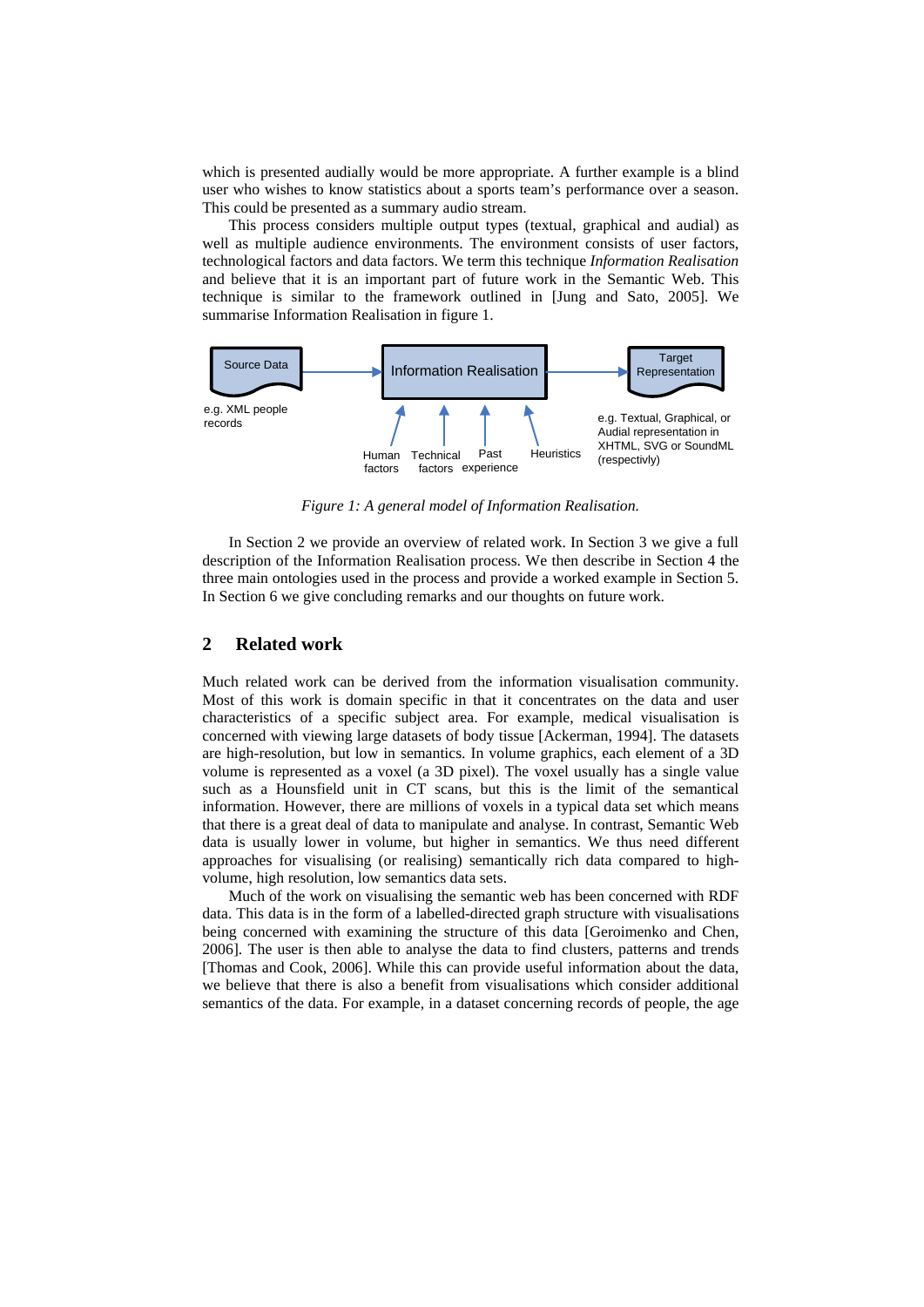of a person should ideally be visualised differently from the number of children the person has. In this way, the visualisation becomes richer and more meaningful, also allowing other representation formats (textual and audial) to be considered.

We therefore view Information Realisation as the representation of data which has a high level of semantics, where we attempt to model the data according to these semantics.

### **3 The Information Realisation Process**



*Figure 2 : The Information Realisation Process* 

The process is shown in figure 2, and each stage is described below:

- 1. Analyse Source Data In order to create an XML Entities ontology instance (see Section 4.1).
- 2. Analyse Target Environment The information about the nature of the target environment. The output is a Target Environment ontology instance (see Section 4.3).
- 3. Match Target Environment to Target Representation Format The system compares instances of both ontologies for similarity. The output is the Representation Artefacts Ontology Instance (see Section 4.2) of the chosen representation format.
- 4. Map XML Entities to Representation Artefacts The inputs are: the Representation Artefacts Ontology Instance from the previous stage and the XML Entities Ontology Instance. We use target environment factors, heuristics and past experience to create mappings between XML Entities and Representation Artefacts. The output is a mapping table between XML Entities and Representation Artefacts.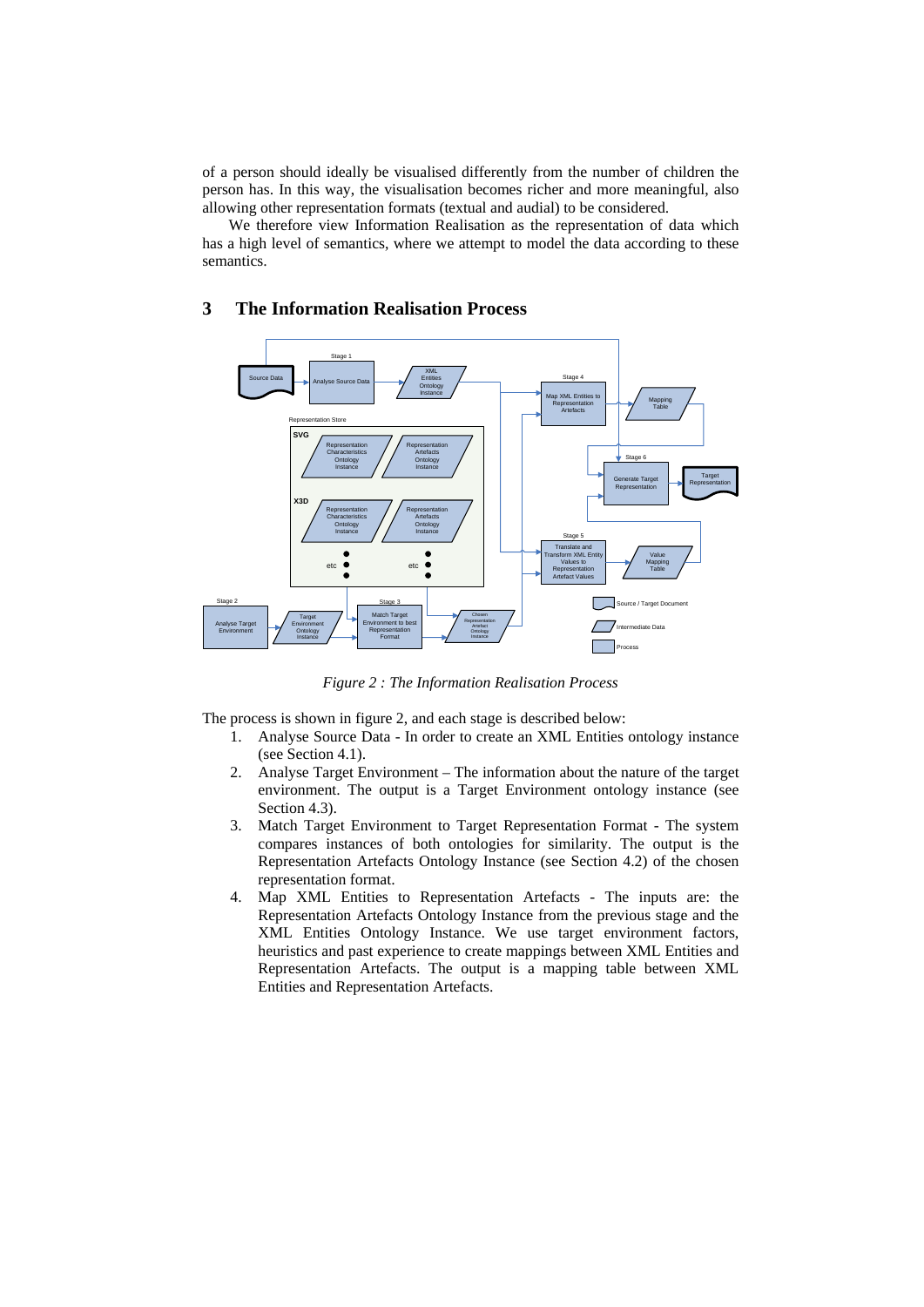- 5. Translate and Transform XML Entity Values to Representation Artefact Values - In many cases the values of the source data can not be used directly in the Target Representation. Instead, a value mapping or translation process must occur. This is described in more detail in the worked example (Section 5).
- 6. Generate Target Representation We generate the Target Representation by creating Representation Artefacts (in the target representation format) with the values supplied by the Value Mapping Table. The output of this stage is the final Target Representation.

### **4 Ontologies**

In this section we present the three ontologies which are used during the Information Realisation process.

#### **4.1 XML Entities Ontology**

The ontology shown in figure 3 considers XML elements and attributes as a generalised concept called an Entity. This is similar to the "Layered Normal Form" which is one of the XML Normal Forms [Thompson, 2001]. An Entity has a value, a name, and an XPath. It also has a parent entity, and in some cases it has child entities. In this way, we can concentrate on the values and structure of the data rather than how it is represented.



*Figure 3 : The XML Entities Ontology*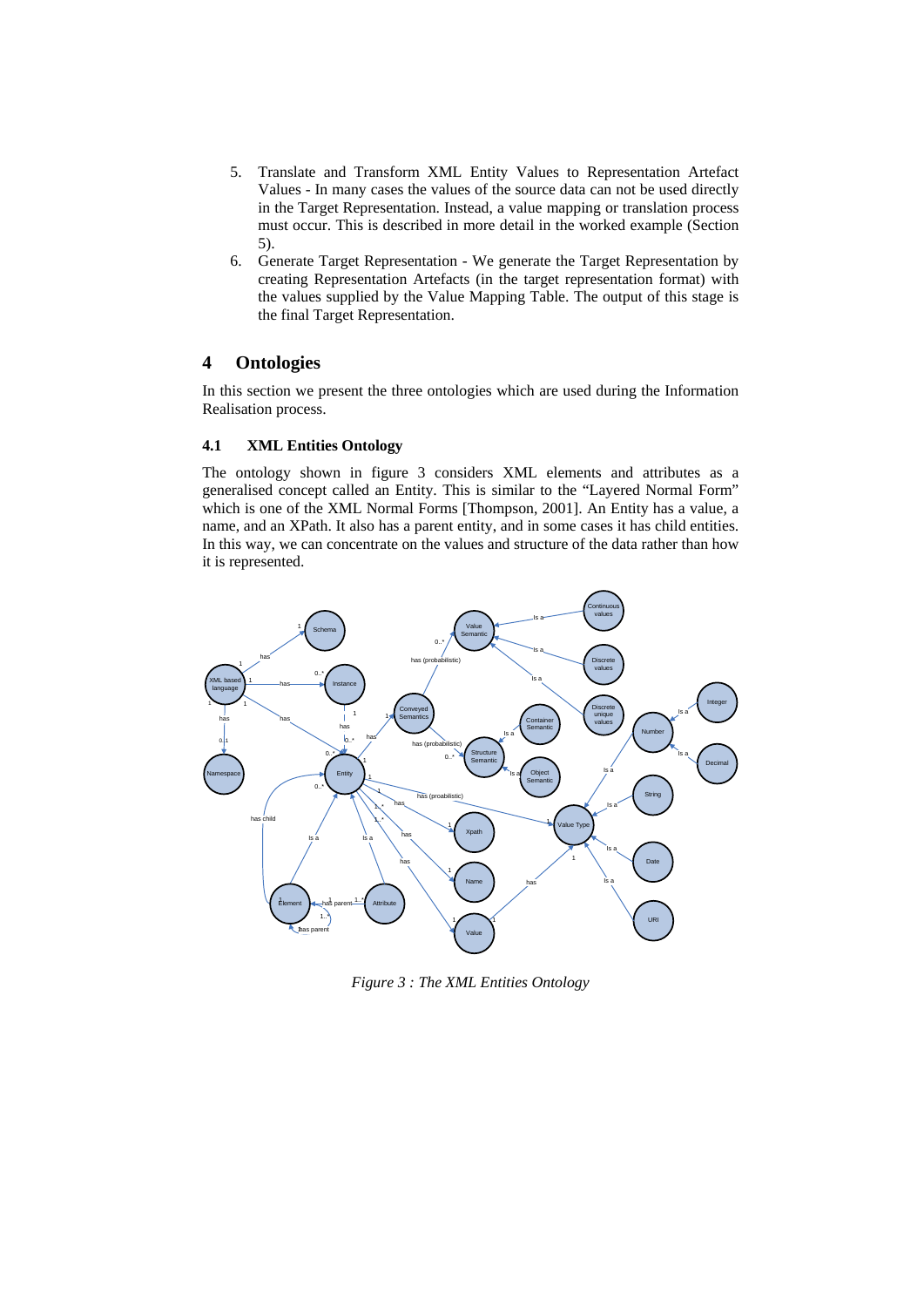Value Semantics of the Entity are either: Continuous Values (e.g. age), Discrete Values (e.g. nationality) or Discreet Unique Values (e.g. name). Value Semantics are deemed to be probabilistic because the system may not be able to give a definitive Value Semantic categorisation without user intervention. A Structure Semantic is a probabilistic value that the Entity is a Container or an Object.

- **Container** is an Element which has child elements. It may have attributes, but usually has no value.
- **Object** is an Element which has no child elements. It may have attributes and/or a value.

#### **4.2 Representation Artefacts Ontology**

Each target representation language will have its features categorised as Representation Artefacts. In figure 4, we give examples of each Representation Artefact. White rectangles represents Graphical artefacts, shaded rectangles represent Audial artefacts.



*Figure 4 : The Representation Artefacts Ontology* 

#### **4.3 Target Environment Ontology**

This ontology is made up of:

- User Abilities. The sensory abilities of the user (sight, hearing, cognitive, motor control, etc).
- **User Situation**. The situation that the user will be in when presented with this target representation. For example, driving a car (cognitively engaged,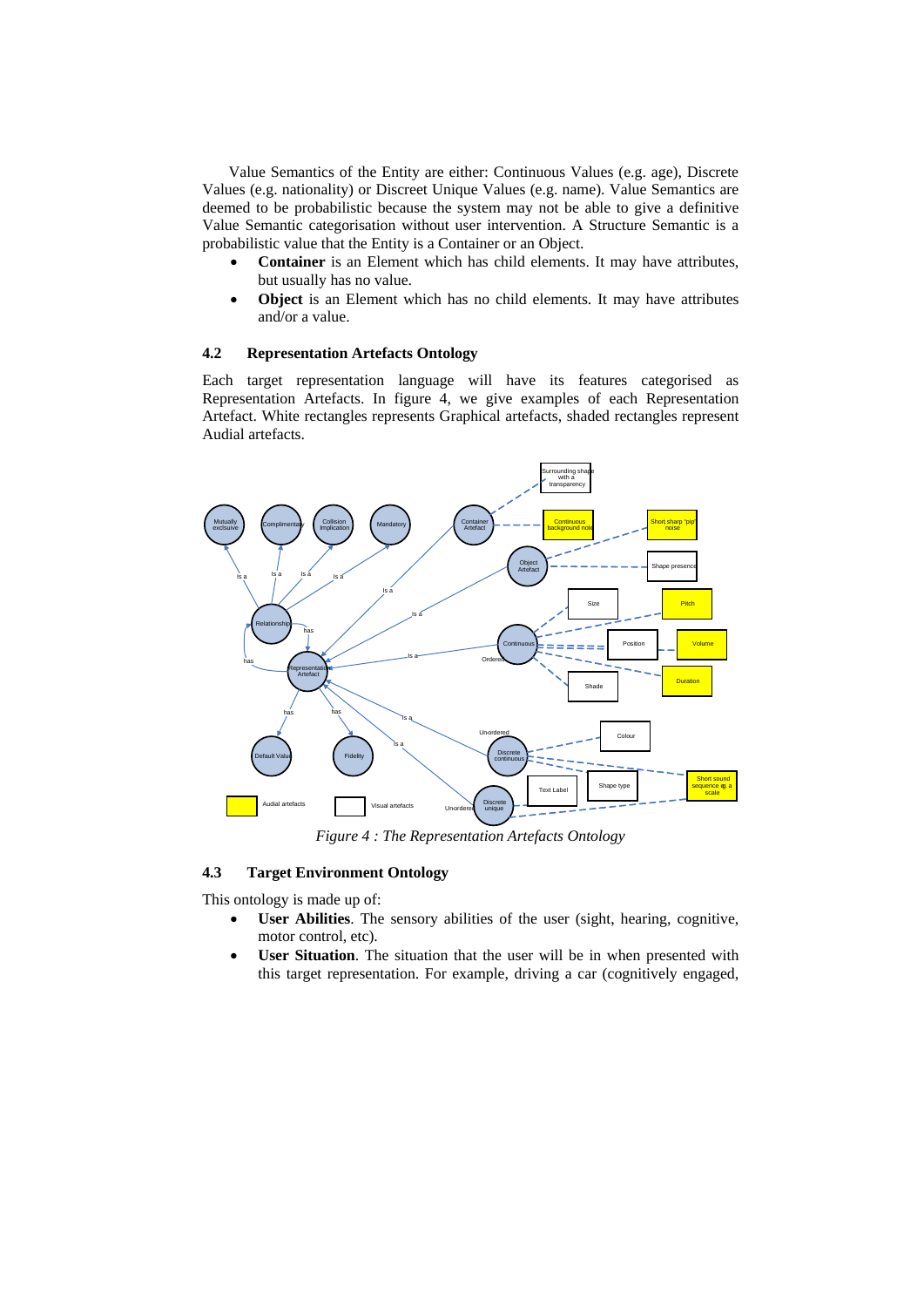physically engaged), or using a computer terminal (cognitively available, physically available).

• **Technology Characteristics**. This includes details of the capabilities of the target medium. For example, a computer terminal is interactive and can be provided with a visual representation. However, a car's sound system is noninteractive and must be provided with an audio representation.

Further information about this ontology can be found within the appendix [WebAppendix, 2006].

#### **5 Worked Example**

The example concerns a set of sports fans represented in an XML file. The source data consists of 26 people (only 3 shown here) with their name, age, tallness ("tallness" is used rather than "height" to avoid confusion with the SVG attribute of the same name), nationality, scarves (number of scarves they own) and games (number of games they have been to). The source data is detailed below:

```
<fans> 
<person name="alice" age="28" tallness="1.41" nationality="welsh" scarves="2" games="19" /> 
<person name="bob" age="37" tallness="1.02" nationality="scotish" scarves="4" games="33" /> 
<person name="colin" age="16" tallness="1.84" nationality="irish" scarves="6" games="8" />
```
... </fans>

The process begins by analysing the Source Data (section 3, stage 1). This results in an instantiated XML Entities ontology. The data is summarised in Table 2.

| Entity<br><b>Name</b> | <b>XPath</b>                             | Attribute | <b>Element / Value type</b> | <b>Value Semantic</b> | <b>Structure</b><br><b>Semantic</b> |
|-----------------------|------------------------------------------|-----------|-----------------------------|-----------------------|-------------------------------------|
| fans                  | fans                                     | element   |                             |                       | Container (root)                    |
| person                | fans /<br>person                         | element   |                             |                       | Object                              |
| name                  | ' person / $@$ name<br>fans /            | attribute | text                        | Discrete unique       |                                     |
| age                   | fans / person / @age                     | attribute | numeric                     | Continuous            |                                     |
| tallness              | fans / person / $@$ tallness             | attribute | numeric                     | Continuous            |                                     |
|                       | nationality fans / person / @nationality | attribute | text                        | Discrete              |                                     |
| scarves               | ' person / $@$ scarves<br>fans /         | attribute | numeric                     | Continuous            |                                     |
| games                 | fans / person / @ games                  | attribute | numeric                     | Continuous            |                                     |

*Table 2: A summary of the information held in the XML Entities Ontology Instance* 

We then perform the Analyse Target Environment stage (Section 3, stage 2). In this example, the user has full sight, hearing, cognitive and motor control abilities. The user is at a computer terminal which has full interactive and display capabilities (800 by 600 pixels screen size). The system therefore matches the Target Environment to the SVG Target Representation Format (Section 3, stage 3). The output is a Representation Artefact Ontology Instance (Section 4.2). The data held in the SVG ontology instance is summarised in Table 3.

| <b>Entity</b><br><b>Name</b> | <b>XPath</b>                                       | <b>Element / Value</b><br>Attribute type |      | <b>Value Semantic</b> | <b>Structure</b><br><b>Semantic</b> |
|------------------------------|----------------------------------------------------|------------------------------------------|------|-----------------------|-------------------------------------|
|                              |                                                    |                                          |      |                       |                                     |
| svg                          | svg                                                | element                                  |      |                       | Container (root)                    |
| rect                         | svg / rect                                         | element                                  |      |                       | Object                              |
| Ιx                           | $\frac{\text{svg}}{\text{rect}}$ / $\mathcal{Q}_X$ | attribute                                | nums | Continuous values     |                                     |
| ly                           | svg / rect / $@y$                                  | attribute                                | nums | Continuous values     |                                     |
| width                        | $\frac{\text{svg}}{\text{rect}}$ / @width          | attribute                                | nums | Continuous values     |                                     |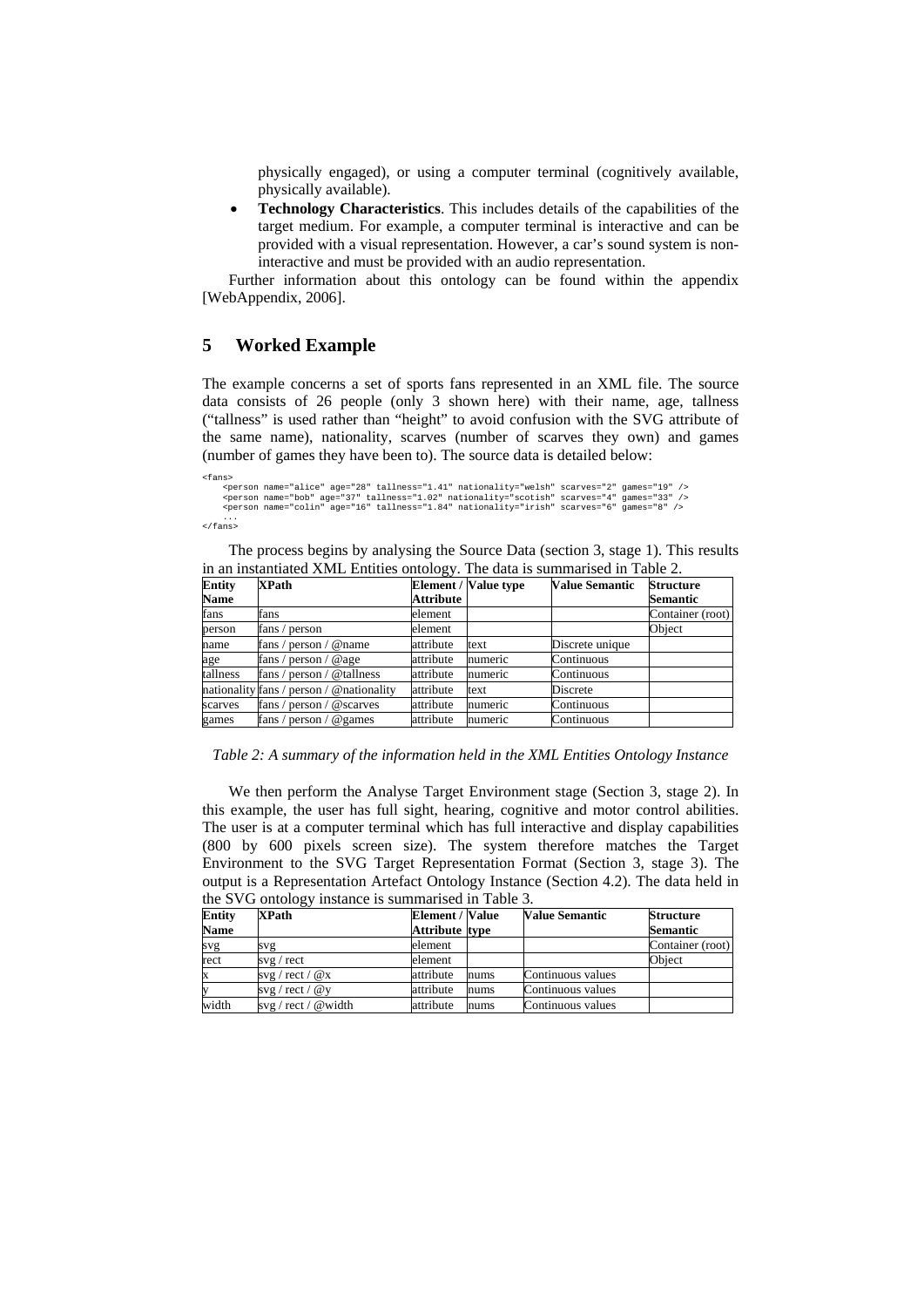| height | svg / rect / @height | attribute | nums | Continuous values      |  |
|--------|----------------------|-----------|------|------------------------|--|
| fill   | svg / rect / @fill   | attribute | text | Discrete values        |  |
| title  | svg / rect / @ title | attribute | text | Discrete unique values |  |

*Table 3 : A summary of the information held in the Representation Artefact Ontology Instance for SVG* 

The system then maps the sports fans XML Entities to the SVG Representation Artefacts (Section 3, stage 4). The mapping process is based on matching Value Semantics and Structure Semantics and is described further in future work. In this case, the mapping is relatively simple and is detailed in Table 4.

| <b>Sports fans</b><br><b>XML Entity</b> | <b>SVG</b><br><b>Representation</b> |
|-----------------------------------------|-------------------------------------|
|                                         | <b>Artefact</b>                     |
| fans                                    | svg                                 |
| person                                  | rect                                |
| age                                     | x                                   |
| tallness                                |                                     |
| scarves                                 | width                               |
| games                                   | height                              |
| nationality                             | fill                                |
| name                                    | title                               |



*Table 4 : Mapping table between sports fans XML Entities and SVG Representation Artefacts* 

*Figure 5 : The SVG target representation* 

The next stage is to Translate and Transform XML Entity Values to Representation Artefact Values (Section 3, item 5). This stage involves the processing of value mappings. For example, the system can not merely assign the *fill* attribute as the *nationality* of the person (e.g. Welsh). Instead there must be a mapping to the available values for the *fill* attribute. This is an example of an attribute which the user may decide to adjust if the assumption made by the system is incorrect. For example, if the system has an available choice of 10 primary fill colours, it may assign the *fill* value "blue" to the *nationality* value of "Welsh". The user would probably want to change this to "red" to more accurately reflect the traditional nationality colour of Wales.

Also, the values of *age, tallness, scarves* and *games* would need translating before being set to *x, y, width* and *height* respectively. These values would need to be scaled to the dimensions of the screen (in this case 800 by 600 pixels). Again, these are settings which the user may wish to adjust after examining the output.

The final stage is to generate the Target Representation (Section 3, item 6). This takes the Mapping Table, together with the original Source Data (the sports fans data) and generates the Target Representation in SVG.

The SVG target representation is shown in figure 5 and the code shown below:

```
%%% xay xands="http://www.w3.org/2000/svg"><br>"crect title="alice" x="213" y="471" fill="red" width="12" height="18" /><br>"crect title="bob" x="373" y="800" fill="blue" width="16" height="25" /><br>"crect title="colin" x="0" y="
```
</svg>

A proof of concept system is detailed within the appendix [WebAppendix, 2006].